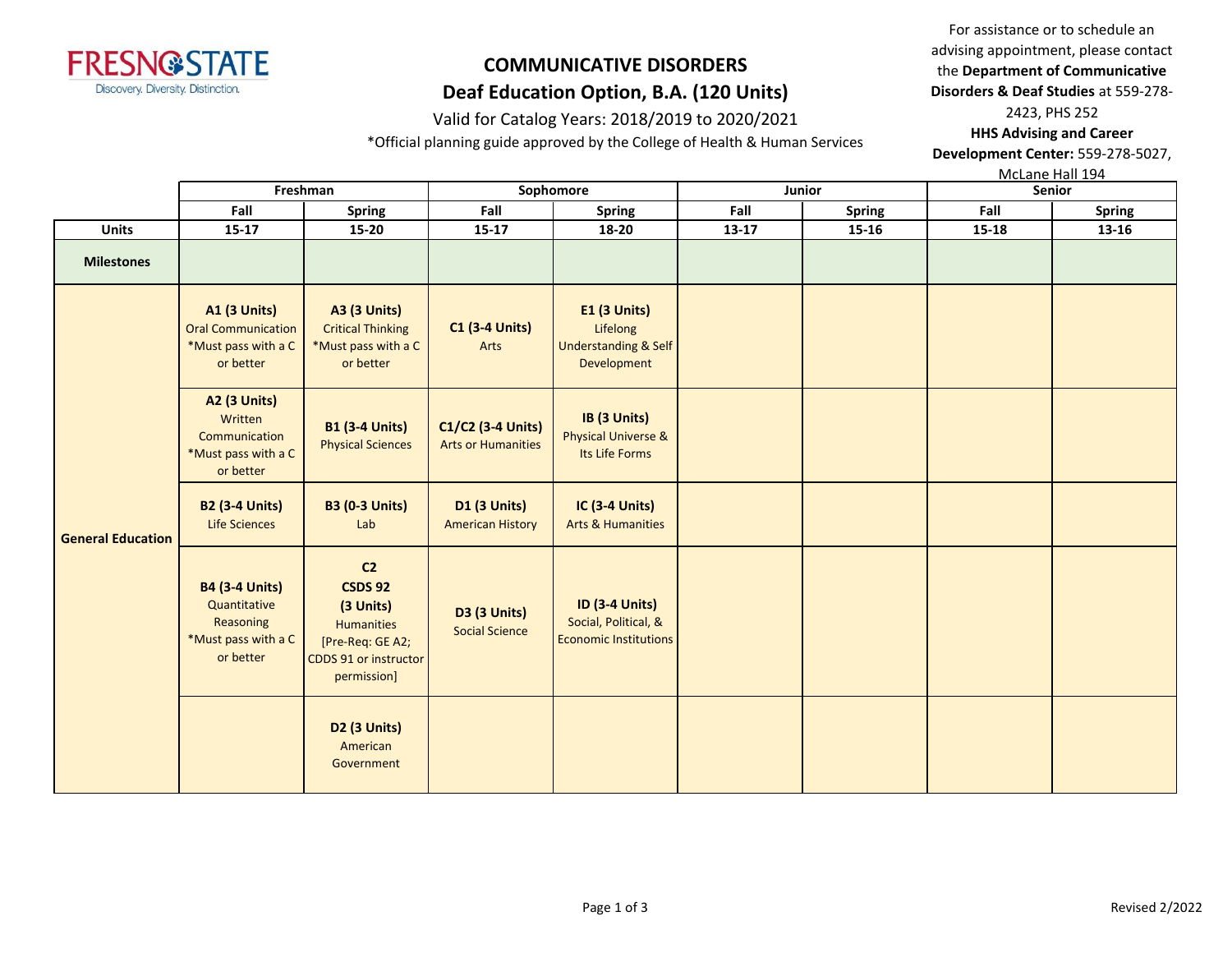

## Valid for Catalog Years: 2018/2019 to 2020/2021

\*Official planning guide approved by the College of Health & Human Services

For assistance or to schedule an advising appointment, please contact the **Department of Communicative Disorders & Deaf Studies** at 559-278- 2423, PHS 252

**HHS Advising and Career Development Center:** 559-278-5027,

McLane Hall 194

|              | Freshman<br>Sophomore |        |                                                   | Junior                                                                          |                                                                                    | 11122112111121127<br>Senior                                 |                                                                                                               |                                                                                                                                     |
|--------------|-----------------------|--------|---------------------------------------------------|---------------------------------------------------------------------------------|------------------------------------------------------------------------------------|-------------------------------------------------------------|---------------------------------------------------------------------------------------------------------------|-------------------------------------------------------------------------------------------------------------------------------------|
|              | Fall                  | Spring | Fall                                              | <b>Spring</b>                                                                   | Fall                                                                               | <b>Spring</b>                                               | Fall                                                                                                          | <b>Spring</b>                                                                                                                       |
| <b>Units</b> | $15 - 17$             | 15-20  | $15 - 17$                                         | 18-20                                                                           | 13-17                                                                              | 15-16                                                       | 15-18                                                                                                         | 13-16                                                                                                                               |
|              |                       |        | <b>CSDS 93</b><br>(3 Units)<br>[Pre-Req: CDDS 92] | <b>CSDS 94S</b><br>(3 Units)<br>[Pre-Req: CDDS 93]                              | <b>CSDS 80</b><br>(3 Units)                                                        | <b>CSDS 95</b><br>(3 Units)                                 | <b>CSDS 163</b><br>(3 Units)<br>[Pre-Req: CDDS 80,<br>91, 92, 95, 106, 138,<br>141                            | <b>CSDS 128</b><br>$(1-3$ Units)<br>[Pre-Req: CDDS 80,<br>95, 102; Co-Req:<br>CDDS 131]<br>*Priority will be given<br>to seniors    |
|              |                       |        |                                                   | <b>CSDS 139</b><br>(3 Units)<br>[Pre-Req: GE<br>Foundation & Breadth<br>Area D] | <b>CSDS 96</b><br>(3 Units)<br>[Pre-Req: CDDS 91,<br>92]                           | <b>CSDS 106</b><br>(3 Units)<br>[Pre-Req: ENGL 5B or<br>10] | <b>CSDS 164</b><br>(3 Units)<br>[Pre-Req: CDDS 80,<br>91, 92, 95, 106, 138,<br>141; instructor<br>permission] | <b>CSDS 131</b><br>(3 Units)<br>[Pre-Req: CDDS 80,<br>95, 102; Co-Req:<br><b>CDDS 128]</b><br>*Priority will be given<br>to seniors |
| <b>Major</b> |                       |        |                                                   |                                                                                 | <b>CSDS 121</b><br>(3 Units)                                                       | <b>CSDS 114</b><br>(3 Units)                                |                                                                                                               | <b>CSDS 162</b><br>(3 Units)<br>[Pre-Req: CDDS 80,<br>91, 92, 95, 106; Co-<br>Req: CDDS 138]                                        |
|              |                       |        |                                                   |                                                                                 | <b>CSDS 136S</b><br>(3 Units)<br>[Pre-Req: CDDS 94S<br>(C or better), CDDS<br>139] | <b>CSDS 141</b><br>(3 Units)                                |                                                                                                               |                                                                                                                                     |
|              |                       |        |                                                   |                                                                                 | <b>CSDS 137</b><br>$(1$ Unit)<br>[Pre-Req: CDDS 94S;<br>Co-Req: CDDS 136S]         |                                                             |                                                                                                               |                                                                                                                                     |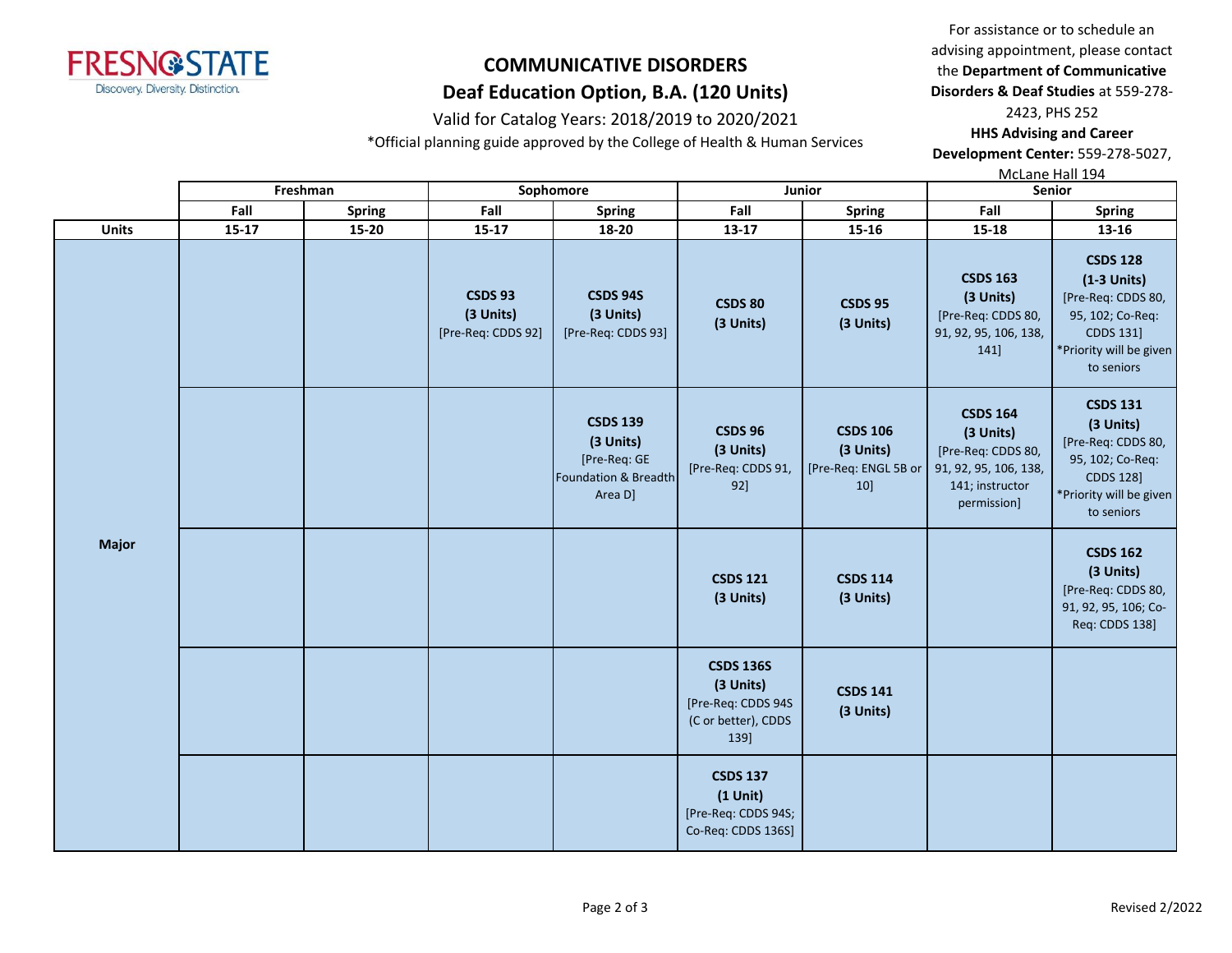

### Valid for Catalog Years: 2018/2019 to 2020/2021

\*Official planning guide approved by the College of Health & Human Services

For assistance or to schedule an advising appointment, please contact the **Department of Communicative Disorders & Deaf Studies** at 559-278- 2423, PHS 252 **HHS Advising and Career** 

**Development Center:** 559-278-5027,

McLane Hall 194

|                                                               |                             | Freshman        | Sophomore |               | Junior                                                                                                        |                 | Senior          |                                                    |
|---------------------------------------------------------------|-----------------------------|-----------------|-----------|---------------|---------------------------------------------------------------------------------------------------------------|-----------------|-----------------|----------------------------------------------------|
|                                                               | Fall                        | <b>Spring</b>   | Fall      | <b>Spring</b> | Fall                                                                                                          | <b>Spring</b>   | Fall            | <b>Spring</b>                                      |
| <b>Units</b>                                                  | $15 - 17$                   | $15 - 20$       | $15 - 17$ | 18-20         | $13 - 17$                                                                                                     | $15 - 16$       | 15-18           | 13-16                                              |
| <b>Additional</b><br><b>Graduation</b><br><b>Requirements</b> | <b>CSDS 91</b><br>(3 Units) | <b>Elective</b> |           |               | <b>UDWS (0-4 Units)</b><br>*Upper Division<br>Writing Exam OR "W"<br>Course (must pass<br>with a C or better) | <b>Elective</b> | <b>Elective</b> | MI<br>(3 Units)<br>Multicultural/<br>International |
|                                                               |                             |                 |           |               |                                                                                                               |                 | <b>Elective</b> | <b>Elective</b>                                    |
|                                                               |                             |                 |           |               |                                                                                                               |                 | <b>Elective</b> |                                                    |

#### **FOOTNOTES:**

**Prerequisites/Corequisites:** Other restrictions may apply. Please see your course catalog for detailed prerequisite/corequisite requirements.

**Grade Requirements:** CR/NC grading is not permitted for CDDS majors for any coursework required in the major, with the exception of clinical courses.

General Education: Units in this area may be used toward a double major or minor (see Double Major or departmental minor). Consult the appropriate department chair, program coordinator, or faculty adviser for further information.

Electives (22 units): Units in this area may be used to satisfy credential requirements or a minor in another field. Students must earn a minimum of 120 units total to graduate. The number of required elective units may vary, depending on the amount of units earned from major and GE courses.

Upper Division Writing Skills requirement (UDWS): All undergraduate students must demonstrate competency in writing skills by passing the Upper Division Writing Exam (UDWE) or by obtaining a C or better in an approved upper division writing course, identified by the letter "W."

Substitutions: If substitutions/exceptions/waivers are made for any major courses that also meet GE and/or the Multicultural/International graduation requirement, the student is responsible for completing additional courses to satisfy the respective areas (GE and/or MI). This also includes the upperdivision writing requirement.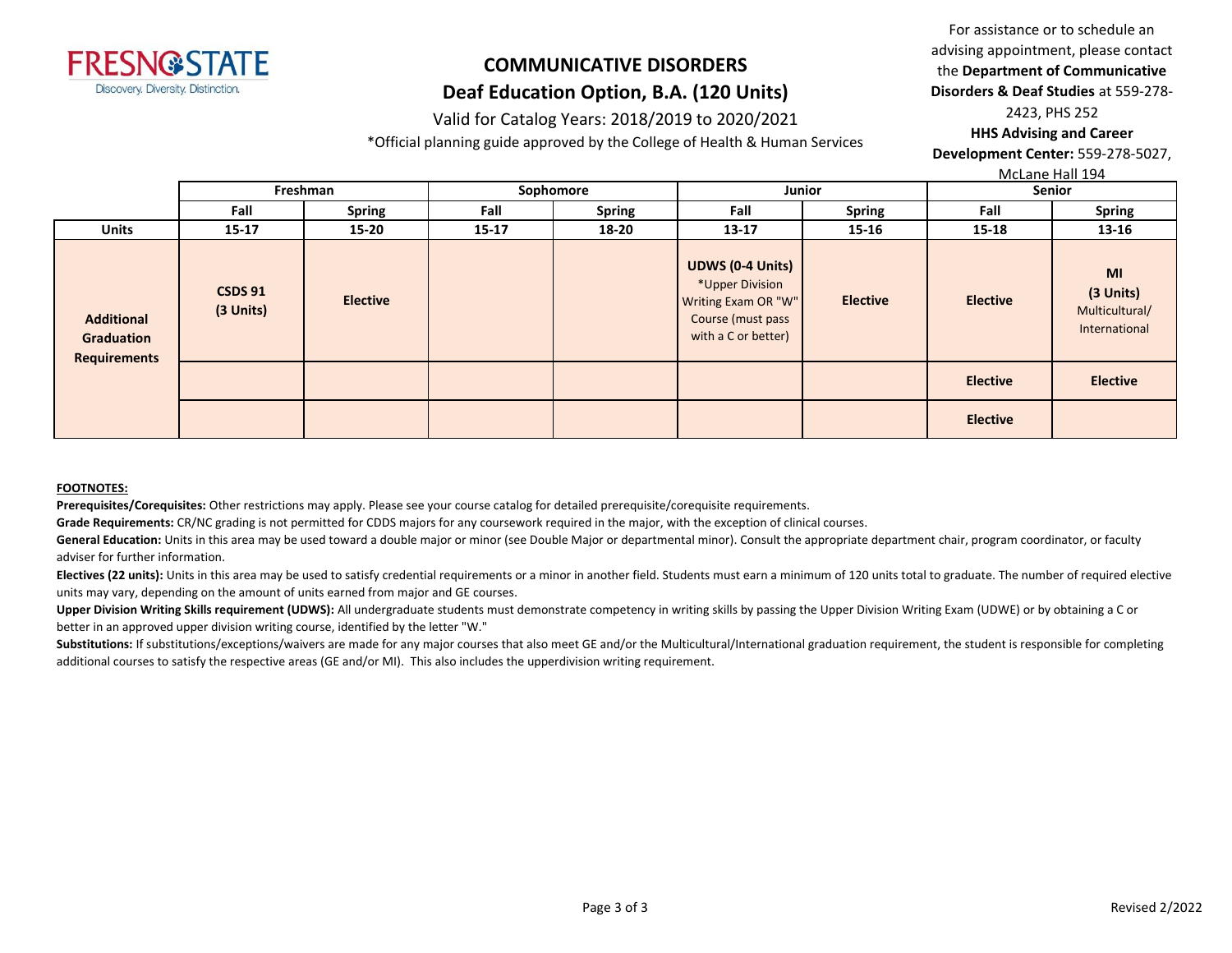

### Valid for Catalog Years: 2013/2014 to 2017/2018

\*Official planning guide approved by the College of Health & Human Services

For assistance or to schedule an advising appointment, please contact the **Department of Communicative Disorders & Deaf Studies** at 559-278- 2423, PHS 252 **HHS Advising and Career Development** 

**Center:** 559-278-5027, McLane Hall 194

|                             | Freshman                                                                               |                                                                                                                             | Sophomore                                      |                                                                                   |                          | Junior                   | Senior                                                                           |                                                                                                                          |
|-----------------------------|----------------------------------------------------------------------------------------|-----------------------------------------------------------------------------------------------------------------------------|------------------------------------------------|-----------------------------------------------------------------------------------|--------------------------|--------------------------|----------------------------------------------------------------------------------|--------------------------------------------------------------------------------------------------------------------------|
|                             | Fall                                                                                   | <b>Spring</b>                                                                                                               | Fall                                           | <b>Spring</b>                                                                     | Fall                     | <b>Spring</b>            | Fall                                                                             | <b>Spring</b>                                                                                                            |
| <b>Units</b>                | $15 - 17$                                                                              | 15-20                                                                                                                       | $15 - 17$                                      | 18-20                                                                             | $13 - 17$                | $15 - 16$                | $15 - 18$                                                                        | 13-16                                                                                                                    |
|                             | <b>A1 (3 Units)</b><br><b>Oral Communication</b><br>*Must pass with a C<br>or better   | <b>A3 (3 Units)</b><br><b>Critical Thinking</b><br>*Must pass with a C<br>or better                                         | <b>C1 (3-4 Units)</b><br>Arts                  | <b>E1 (3 Units)</b><br>Lifelong<br><b>Understanding &amp; Self</b><br>Development |                          |                          |                                                                                  | MI (3 Units)<br>Multicultural/International                                                                              |
|                             | <b>A2 (3 Units)</b><br>Written<br>Communication<br>*Must pass with a C<br>or better    | <b>B1 (3-4 Units)</b><br><b>Physical Sciences</b>                                                                           | C1/C2 (3-4 Units)<br><b>Arts or Humanities</b> | IB (3 Units)<br><b>Physical Universe &amp;</b><br>Its Life Forms                  |                          |                          |                                                                                  |                                                                                                                          |
| General<br><b>Education</b> | <b>B2 (3-4 Units)</b><br><b>Life Sciences</b>                                          | <b>B3 (0-3 Units)</b><br>Lab                                                                                                | <b>D1 (3 Units)</b><br><b>American History</b> | <b>IC (3-4 Units)</b><br><b>Arts &amp; Humanities</b>                             |                          |                          |                                                                                  |                                                                                                                          |
|                             | <b>B4 (3-4 Units)</b><br>Quantitative<br>Reasoning<br>*Must pass with a C<br>or better | C <sub>2</sub><br><b>CDDS 92 (3 Units)</b><br><b>Humanities</b><br>[Pre-Req: GE A2;<br>CDDS 91 or instructor<br>permission] | <b>D3 (3 Units)</b><br><b>Social Science</b>   | <b>ID (3-4 Units)</b><br>Social, Political, &<br><b>Economic Institutions</b>     |                          |                          |                                                                                  |                                                                                                                          |
|                             |                                                                                        | D2 (3 Units)<br>American<br>Government                                                                                      |                                                |                                                                                   |                          |                          |                                                                                  |                                                                                                                          |
|                             |                                                                                        |                                                                                                                             | <b>CDDS 93 (3 Units)</b><br>[Pre-Req: CDDS 92] | CDDS 94S (3 Units)<br>[Pre-Req: CDDS 93]                                          | <b>CDDS 80 (3 Units)</b> | <b>CDDS 95 (3 Units)</b> | <b>CDDS 163 (3 Units)</b><br>[Pre-Req: CDDS 80,<br>91, 92, 95, 106, 138,<br>141] | <b>CDDS 128 (1-3 Units)</b><br>[Pre-Req: CDDS 80, 95,<br>102; Co-Req: CDDS 131]<br>*Priority will be given to<br>seniors |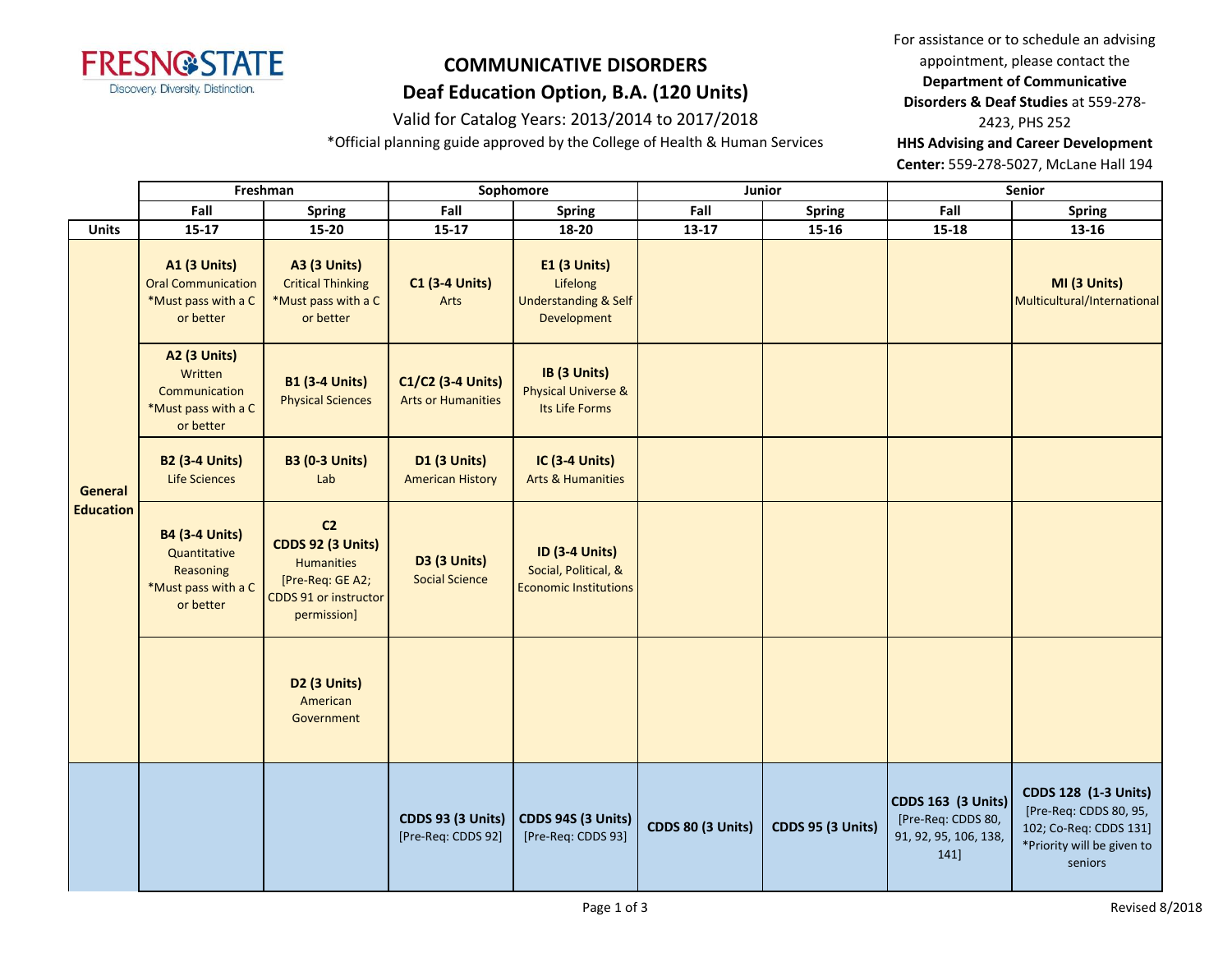

#### Valid for Catalog Years: 2013/2014 to 2017/2018

\*Official planning guide approved by the College of Health & Human Services

For assistance or to schedule an advising appointment, please contact the **Department of Communicative Disorders & Deaf Studies** at 559-278- 2423, PHS 252

**HHS Advising and Career Development** 

**Center:** 559-278-5027, McLane Hall 194

|                  | Freshman                 |                 | Sophomore |                                                                              |                                                                                                               | Junior                                                   | Senior                                                                                              |                                                                                                                        |  |
|------------------|--------------------------|-----------------|-----------|------------------------------------------------------------------------------|---------------------------------------------------------------------------------------------------------------|----------------------------------------------------------|-----------------------------------------------------------------------------------------------------|------------------------------------------------------------------------------------------------------------------------|--|
|                  | Fall                     | Spring          | Fall      | Spring                                                                       | Fall                                                                                                          | <b>Spring</b>                                            | Fall                                                                                                | <b>Spring</b>                                                                                                          |  |
| <b>Units</b>     | $15 - 17$                | $15 - 20$       | $15 - 17$ | 18-20                                                                        | $13-17$                                                                                                       | $15 - 16$                                                | $15 - 18$                                                                                           | 13-16                                                                                                                  |  |
|                  |                          |                 |           | <b>CDDS 139 (3 Units)</b><br>[Pre-Req: GE<br>Foundation & Breadth<br>Area D] | <b>CDDS 96 (3 Units)</b><br>[Pre-Req: CDDS 91,<br>92]                                                         | <b>CDDS 106 (3 Units)</b><br>[Pre-Req: ENGL 5B or<br>10] | CDDS 164 (3 Units)<br>[Pre-Req: CDDS 80,<br>91, 92, 95, 106, 138,<br>141; instructor<br>permission] | <b>CDDS 131 (3 Units)</b><br>[Pre-Req: CDDS 80, 95,<br>102; Co-Req: CDDS 128]<br>*Priority will be given to<br>seniors |  |
| <b>Major</b>     |                          |                 |           |                                                                              | CDDS 121 (3 Units) CDDS 114 (3 Units)                                                                         |                                                          |                                                                                                     | <b>CDDS 162 (3 Units)</b><br>[Pre-Req: CDDS 80, 91, 92,<br>95, 106; Co-Req: CDDS<br>138]                               |  |
|                  |                          |                 |           |                                                                              | <b>CDDS 136S (3)</b><br>Units)<br>[Pre-Req: CDDS 94S<br>(C or better), CDDS<br>139]                           | <b>CDDS 141 (3 Units)</b>                                |                                                                                                     |                                                                                                                        |  |
|                  |                          |                 |           |                                                                              | <b>CDDS 137 (1 Unit)</b><br>[Pre-Req: CDDS 94S;<br>Co-Req: CDDS 136S]                                         |                                                          |                                                                                                     |                                                                                                                        |  |
| <b>Electives</b> | <b>CDDS 91 (3 Units)</b> | <b>Elective</b> |           |                                                                              | <b>UDWS (0-4 Units)</b><br>*Upper Division<br>Writing Exam OR "W"<br>Course (must pass<br>with a C or better) | <b>Elective</b>                                          | <b>Elective</b>                                                                                     | <b>Elective</b>                                                                                                        |  |
|                  |                          |                 |           |                                                                              |                                                                                                               |                                                          | <b>Elective</b>                                                                                     |                                                                                                                        |  |
|                  |                          |                 |           |                                                                              |                                                                                                               |                                                          | <b>Elective</b>                                                                                     |                                                                                                                        |  |